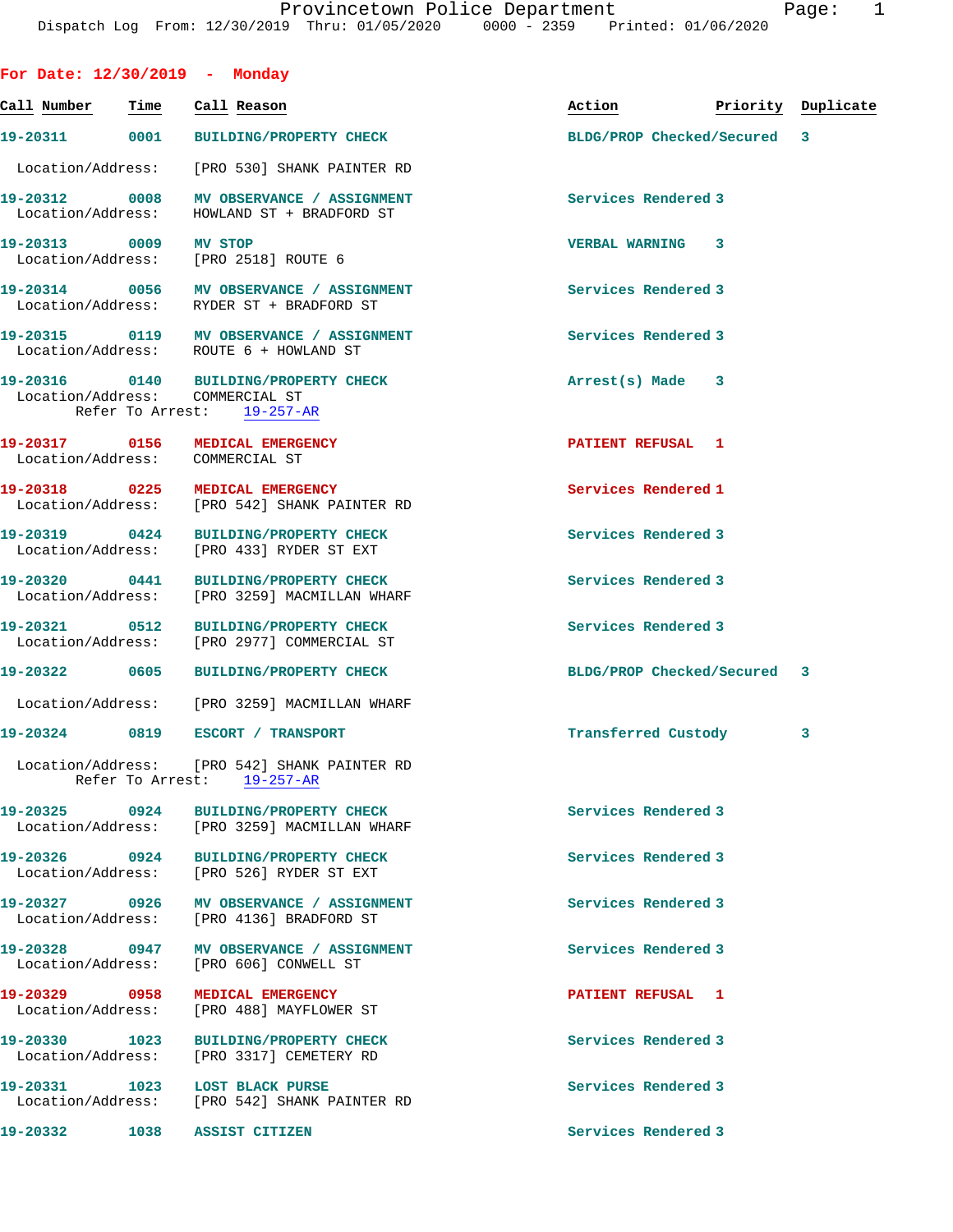|                                       | Dispatch Log From: 12/30/2019 Thru: 01/05/2020 0000 - 2359 Printed: 01/06/2020               | Provincetown Police Department | 2<br>Page:   |
|---------------------------------------|----------------------------------------------------------------------------------------------|--------------------------------|--------------|
| Location/Address:                     | [PRO 542] SHANK PAINTER RD                                                                   |                                |              |
| 19-20333 1115 ASSIST CITIZEN          | Location/Address: [PRO 440] HARRY KEMP WAY                                                   | Services Rendered 3            |              |
|                                       | 19-20335 1157 BUILDING/PROPERTY CHECK<br>Location/Address: [PRO 94] BRADFORD ST              | Services Rendered 3            |              |
| Location/Address:                     | 19-20336 1245 MV OBSERVANCE / ASSIGNMENT<br>ROUTE 6 + SNAIL RD                               | Services Rendered 3            |              |
| 19-20337 1308                         | <b>MV COMPLAINT</b><br>Location/Address: [PRO 1413] PEARL ST                                 | Services Rendered 2            |              |
|                                       | 19-20338 1315 BUILDING/PROPERTY CHECK<br>Location/Address: [PRO 517] RACE POINT RD           | Services Rendered 3            |              |
|                                       | 19-20339 1327 BUILDING/PROPERTY CHECK<br>Location/Address: [PRO 2499] RACE POINT RD          | Services Rendered 3            |              |
| 19-20340 1407                         | <b>INJURED BIRD</b>                                                                          | Referred to Other Agency       | $\mathbf{2}$ |
| Location/Address:                     | [PRO 3052] BAYBERRY AVE                                                                      |                                |              |
| 1525<br>19-20341<br>Location/Address: | PARK, WALK & TALK<br>[PRO 606] CONWELL ST                                                    | Services Rendered 3            |              |
| 19-20342 1532<br>Location/Address:    | PARK, WALK & TALK<br>[PRO 105] COMMERCIAL ST                                                 | Services Rendered 3            |              |
| 19-20343 1540<br>Location/Address:    | <b>SERVE SUMMONS</b><br>COMMERCIAL ST                                                        | Could Not Locate 3             |              |
| 19-20344 1850                         | <b>BUILDING/PROPERTY CHECK</b>                                                               | BLDG/PROP Checked/Secured 3    |              |
| Location/Address:                     | [PRO 526] RYDER ST EXT                                                                       |                                |              |
| 19-20345 1901                         | MEDICAL EMERGENCY                                                                            | Transported to Hospital        | 1            |
| Location/Address:                     | [PRO 221] COMMERCIAL ST                                                                      |                                |              |
| 19-20347<br>2024                      | MEDICAL EMERGENCY                                                                            | Transported to Hospital        | 1            |
|                                       | Location/Address: [PRO 542] SHANK PAINTER RD                                                 |                                |              |
|                                       | 19-20349 2109 MEDICAL EMERGENCY                                                              | Transported to Hospital        | 1            |
| Location/Address:                     | [PRO 2283] COMMERCIAL ST                                                                     |                                |              |
|                                       | 19-20350 2156 PARKING COMPLAINT<br>Location/Address: [PRO 2500] COMMERCIAL ST                | Services Rendered 3            |              |
|                                       | 19-20351 2355 MV OBSERVANCE / ASSIGNMENT<br>Location/Address: SHANK PAINTER RD + BRADFORD ST | Services Rendered 3            |              |
| For Date: $12/31/2019$ - Tuesday      |                                                                                              |                                |              |
| 19-20352<br>0017                      | <b>BUILDING/PROPERTY CHECK</b>                                                               | BLDG/PROP Checked/Secured      | 3            |
|                                       | Location/Address: [PRO 530] SHANK PAINTER RD                                                 |                                |              |
| 19-20353 0028<br>Location/Address:    | <b>DISORDERLY</b><br>[PRO 484] MASONIC PL                                                    | Services Rendered 1            |              |
|                                       | 19-20355 0040 PARK, WALK & TALK<br>Location/Address: [PRO 539] SHANK PAINTER RD              | Services Rendered 3            |              |
|                                       | 19-20354 0055 BUILDING/PROPERTY CHECK                                                        | BLDG/PROP Checked/Secured 3    |              |
|                                       | Location/Address: [PRO 3259] MACMILLAN WHARF                                                 |                                |              |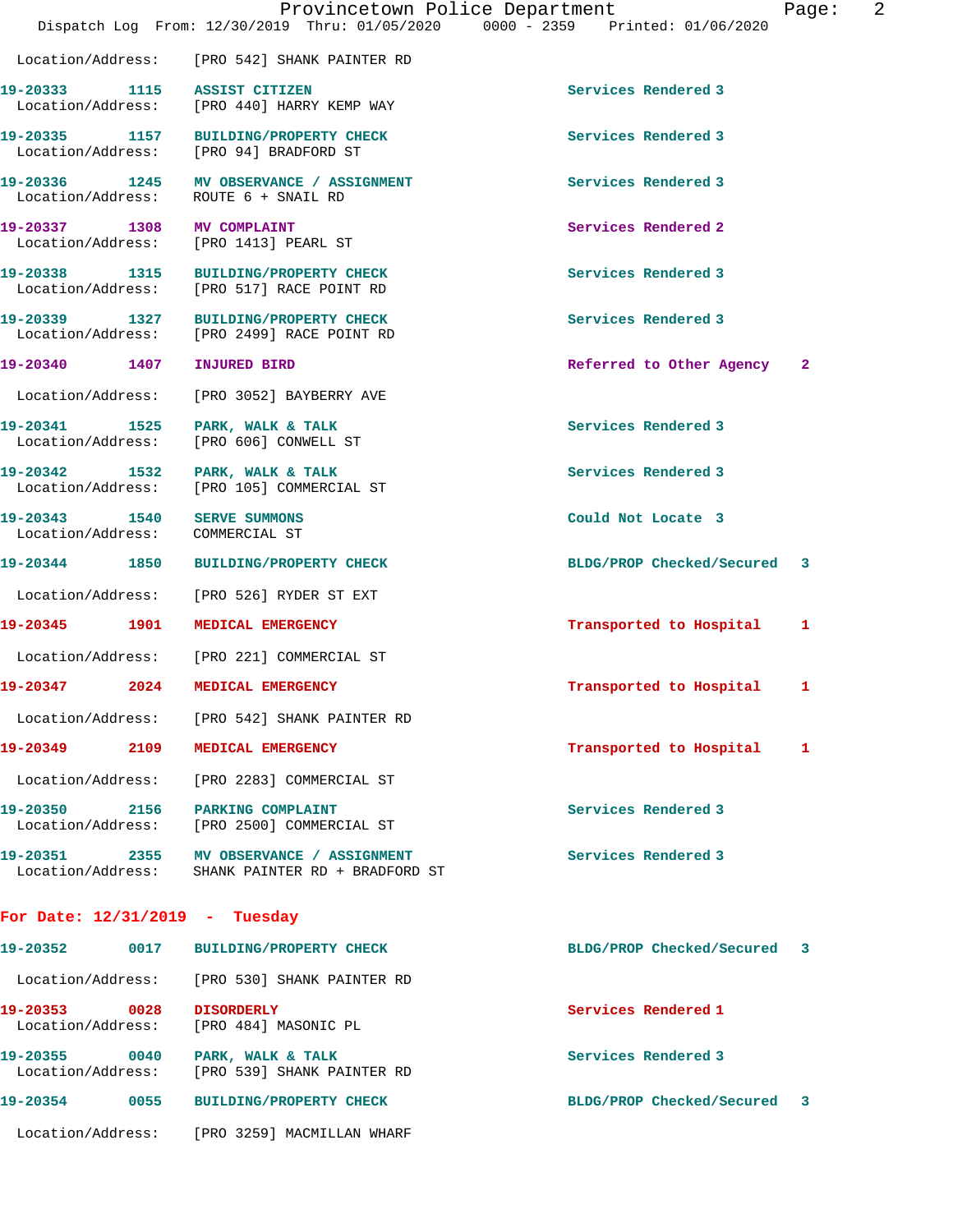**19-20356 0115 MV OBSERVANCE / ASSIGNMENT Services Rendered 3** 

**19-20357 0142 MV OBSERVANCE / ASSIGNMENT Services Rendered 3** 

**19-20358 0224 BUILDING/PROPERTY CHECK Services Rendered 3**  Location/Address: [PRO 2977] COMMERCIAL ST **19-20359 0231 BUILDING/PROPERTY CHECK BLDG/PROP Checked/Secured 3** Location/Address: [PRO 537] SHANK PAINTER RD **19-20360 0246 BUILDING/PROPERTY CHECK Services Rendered 3**  Location/Address: [PRO 2540] RACE POINT RD **19-20361 0519 BUILDING/PROPERTY CHECK BLDG/PROP Checked/Secured 3** Location/Address: [PRO 1952] COMMERCIAL ST **19-20362 0535 MV OBSERVANCE / ASSIGNMENT Services Rendered 3**  Location/Address: JEROME SMITH RD + SHANK PAINTER RD **19-20364 0701 MEDICAL EMERGENCY Transported to Hospital 1** Location/Address: [PRO 1269] ALDEN ST **19-20365 0718 MV OBSERVANCE / ASSIGNMENT Services Rendered 3**  Location/Address: BRADFORD ST + HOWLAND ST **19-20366 0731 MV STOP VERBAL WARNING 3**  Location/Address: KENDALL LN + BRADFORD ST **19-20367 0743 MV STOP VERBAL WARNING 3**  Location/Address: [PRO 2539] RYDER ST EXT **19-20369 0759 BUILDING/PROPERTY CHECK Services Rendered 3**  Location/Address: [PRO 2667] CAPTAIN BERTIES WAY 19-20368 0801 MV OBSERVANCE / ASSIGNMENT Services Rendered 3 Location/Address: [PRO 530] SHANK PAINTER RD **19-20370 0820 SUSPICIOUS ACTIVITY Unfounded 2**  Location/Address: [PRO 1207] COMMERCIAL ST **19-20371 0916 MV OBSERVANCE / ASSIGNMENT Services Rendered 3**  Location/Address: ROUTE 6 + MAYFLOWER AVE **19-20372 0916 LOST IPHONE 8 Services Rendered 3**  Location/Address: [PRO 542] SHANK PAINTER RD 19-20373 0941 PARK, WALK & TALK **Services Rendered 3** Services Rendered 3 Location/Address: [PRO 3121] COMMERCIAL ST [PRO 3121] COMMERCIAL ST **19-20375 0956 FISHER CAT REMAINS Services Rendered 2**  Location/Address: [PRO 2513] ROUTE 6 **19-20374 0959 MV OBSERVANCE / ASSIGNMENT Services Rendered 3**  Location/Address: [PRO 3430] COMMERCIAL ST 19-20377 1100 PARK, WALK & TALK **Services Rendered 3**  Location/Address: [PRO 105] COMMERCIAL ST **19-20376 1101 BUILDING/PROPERTY CHECK Services Rendered 3**  Location/Address: [PRO 3259] MACMILLAN WHARF **19-20380 1255 MV STOP Citation / Warning Issued 3** Location/Address: [PRO 2521] ROUTE 6

SNAIL RD + ROUTE 6

Location/Address: CONWELL ST + ROUTE 6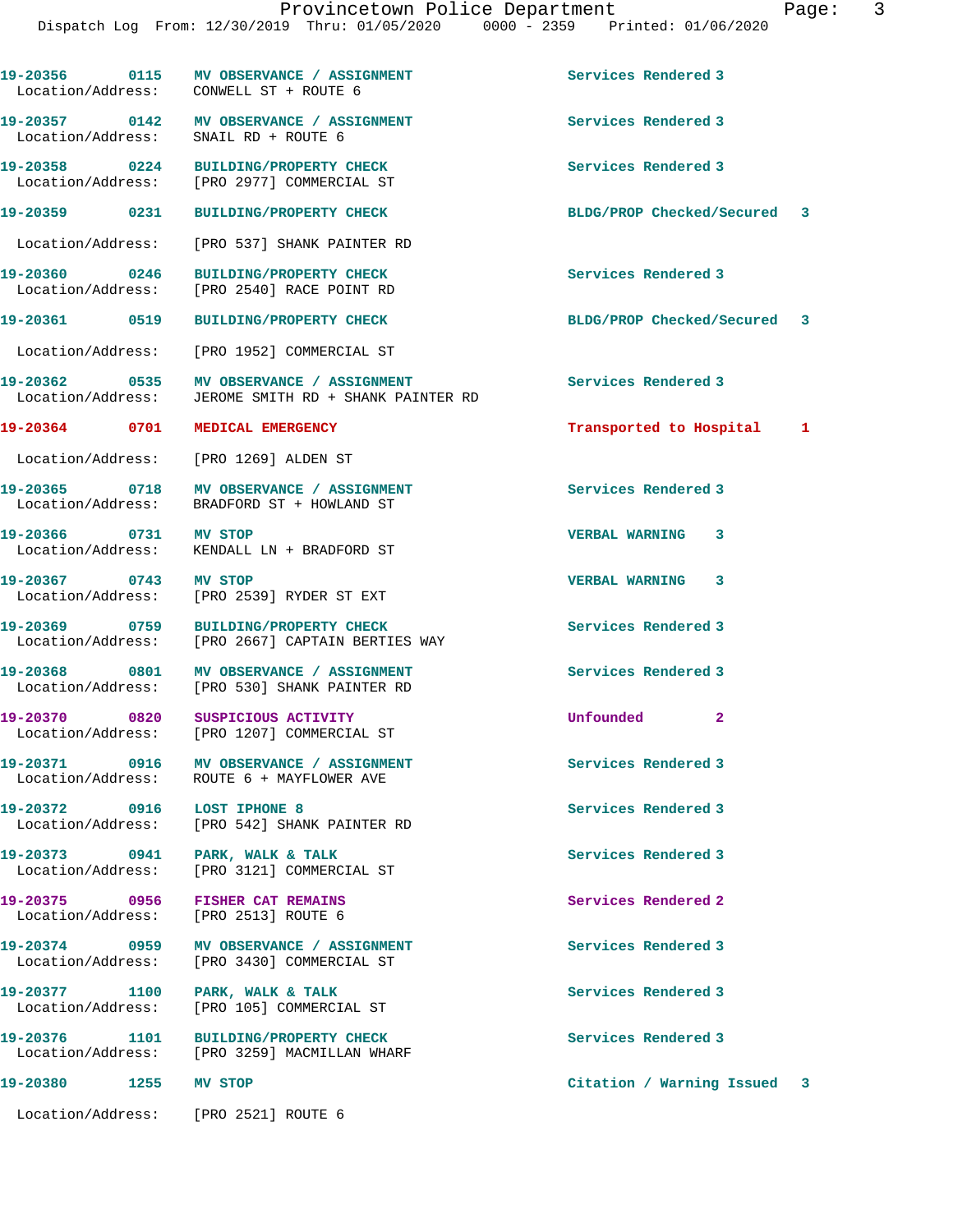| 19-20382 1312 MV STOP         |                                                                                        | No Action Required          | 3 |
|-------------------------------|----------------------------------------------------------------------------------------|-----------------------------|---|
|                               | Location/Address: [PRO 521] ROUTE 6                                                    |                             |   |
| 19-20383 1314 MV STOP         | Location/Address: [PRO 2479] ROUTE 6                                                   | <b>VERBAL WARNING 3</b>     |   |
|                               | 19-20381 1315 MV OBSERVANCE / ASSIGNMENT<br>Location/Address: ROUTE 6 + HOWLAND ST     | Services Rendered 3         |   |
| 19-20384 1331 MV STOP         | Location/Address: [PRO 521] ROUTE 6                                                    | VERBAL WARNING 3            |   |
|                               | 19-20385 1414 ALARM - GENERAL<br>Location/Address: [PRO 2989] COMMERCIAL ST            | False Alarm 1               |   |
|                               | 19-20386 1536 MV OBSERVANCE / ASSIGNMENT<br>Location/Address: BRADFORD ST + RYDER ST   | Services Rendered 3         |   |
| 19-20387 1613 PARADE          | Location/Address: [PRO 2500] COMMERCIAL ST                                             | Services Rendered 2         |   |
| 19-20388 1619                 | <b>MEDICAL EMERGENCY</b><br>Location/Address: [PRO 442] HARRY KEMP WAY                 | PATIENT REFUSAL 1           |   |
|                               | 19-20390 1714 MV OBSERVANCE / ASSIGNMENT<br>Location/Address: BRADFORD ST + HOWLAND ST | Services Rendered 3         |   |
|                               | 19-20391 1755 PARK, WALK & TALK<br>Location/Address: [PRO 208] COMMERCIAL ST           | Services Rendered 3         |   |
| 19-20392 1826                 | MEDICAL EMERGENCY<br>Location/Address: [PRO 2558] BRADFORD ST                          | PATIENT REFUSAL 1           |   |
| 19-20393 1902                 | <b>BUILDING/PROPERTY CHECK</b>                                                         | BLDG/PROP Checked/Secured 3 |   |
|                               | Location/Address: [PRO 2977] COMMERCIAL ST                                             |                             |   |
| 19-20394 1923 MV STOP         | Location/Address: [PRO 2513] ROUTE 6                                                   | VERBAL WARNING 3            |   |
|                               | 19-20395 1933 MEDICAL EMERGENCY                                                        | Transported to Hospital 1   |   |
|                               | Location/Address: [PRO 3222] ALDEN ST                                                  |                             |   |
| 19-20396   1945   ANIMAL CALL | Location/Address: [PRO 453] KILEY CT                                                   | Services Rendered 2         |   |
| 19-20397 1949 MV STOP         | Location/Address: SHANK PAINTER RD + PROVINCE RD                                       | VERBAL WARNING 3            |   |
|                               | 19-20398 1959 MV OBSERVANCE / ASSIGNMENT<br>Location/Address: [PRO 105] COMMERCIAL ST  | Services Rendered 3         |   |
| 19-20399 2002 MV STOP         | Location/Address: [PRO 2479] ROUTE 6                                                   | VERBAL WARNING 3            |   |
| 19-20400 2005 MV STOP         | Location/Address: [PRO 2479] ROUTE 6                                                   | VERBAL WARNING 3            |   |
|                               | 19-20402 2010 MEDICAL EMERGENCY<br>Location/Address: [PRO 442] HARRY KEMP WAY          | Services Rendered 1         |   |
| 19-20401 2019                 | <b>BUILDING/PROPERTY CHECK</b><br>Location/Address: [PRO 433] RYDER ST EXT             | Services Rendered 3         |   |
| 19-20403 2024                 | BUILDING/PROPERTY CHECK<br>Location/Address: [PRO 2540] RACE POINT RD                  | Services Rendered 3         |   |
| 19-20404 2050                 | <b>BUILDING/PROPERTY CHECK</b>                                                         | Services Rendered 3         |   |

Location/Address: [PRO 3259] MACMILLAN WHARF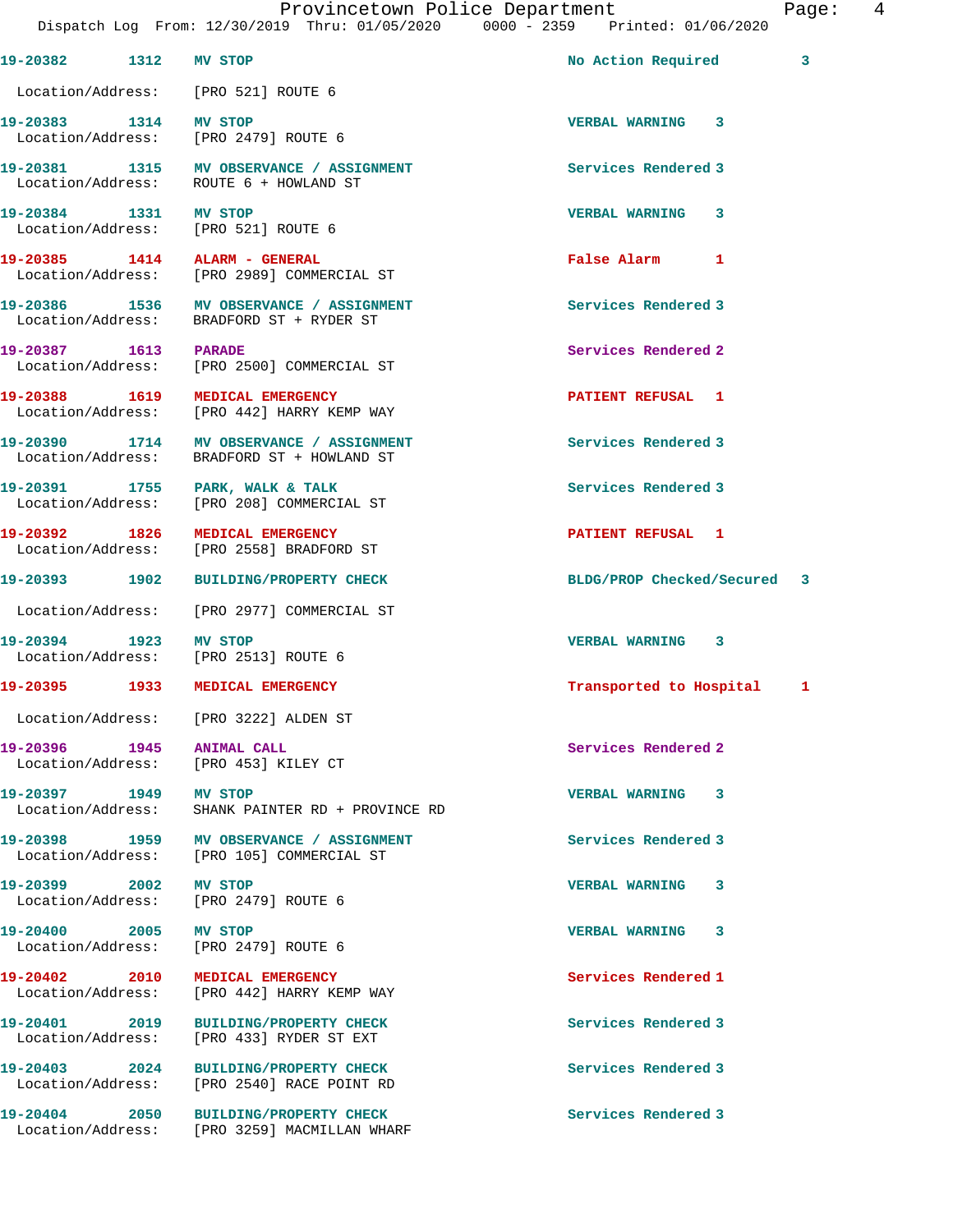| 19-20405 2121 MV STOP                                 | Location/Address: [PRO 2519] ROUTE 6                                                | <b>VERBAL WARNING 3</b>      |  |
|-------------------------------------------------------|-------------------------------------------------------------------------------------|------------------------------|--|
|                                                       | 19-20406 2141 MV OBSERVANCE / ASSIGNMENT<br>Location/Address: ROUTE 6 + SNAIL RD    | <b>Services Rendered 3</b>   |  |
|                                                       | 19-20407 2156 PARK, WALK & TALK<br>Location/Address: [PRO 105] COMMERCIAL ST        | Services Rendered 3          |  |
|                                                       | 19-20408 2215 BUILDING/PROPERTY CHECK<br>Location/Address: [PRO 2483] COMMERCIAL ST | Services Rendered 3          |  |
|                                                       | 19-20409 2332 PARK, WALK & TALK<br>Location/Address: [PRO 3870] COMMERCIAL ST       | Services Rendered 3          |  |
| 19-20410 2338 BAR CHECK                               | Location/Address: [PRO 399] COMMERCIAL ST                                           | Services Rendered 3          |  |
| 19-20411 2343 BAR CHECK                               | Location/Address: [PRO 3236] COMMERCIAL ST                                          | Services Rendered 3          |  |
| For Date: $01/01/2020$ - Wednesday                    |                                                                                     |                              |  |
| $20 - 1$                                              | 0010 BUILDING/PROPERTY CHECK<br>Location/Address: [PRO 3259] MACMILLAN WHARF        | Services Rendered 3          |  |
| $20 - 2$                                              | 0015 BUILDING/PROPERTY CHECK                                                        | BLDG/PROP Checked/Secured 3  |  |
|                                                       | Location/Address: [PRO 530] SHANK PAINTER RD                                        |                              |  |
|                                                       | 20-3 0024 MV OBSERVANCE / ASSIGNMENT<br>Location/Address: RYDER ST + BRADFORD ST    | Services Rendered 3          |  |
| 0041 MV STOP<br>$20 - 4$<br>Location/Address: ROUTE 6 |                                                                                     | <b>VERBAL WARNING 3</b>      |  |
|                                                       | 20-5 0042 COMPLAINT - GENERAL<br>Location/Address: [PRO 3443] COMMERCIAL ST         | SPOKEN TO<br>3               |  |
|                                                       | 20-6 0107 MV OBSERVANCE / ASSIGNMENT                                                | No Action Required<br>3      |  |
|                                                       | Location/Address: ROUTE 6 + CONWELL ST                                              |                              |  |
| 0109 MV STOP<br>$20 - 7$                              |                                                                                     | Transferred Custody<br>3     |  |
|                                                       | Location/Address: COURT ST + COMMERCIAL ST<br>Refer To $P/C: 20-1-AR$               |                              |  |
| $20 - 8$                                              | 0124 MEDICAL EMERGENCY                                                              | Transported to Hospital<br>1 |  |
|                                                       | Location/Address: [PRO 542] SHANK PAINTER RD<br>Refer To $P/C$ : 20-1-AR            |                              |  |
| $20 - 9$                                              | 0215 MEDICAL EMERGENCY                                                              | Transported to Hospital<br>1 |  |
|                                                       | Location/Address: [PRO 52] BRADFORD ST                                              |                              |  |
| $20 - 11$<br>$\sim$ 0307<br>Location/Address:         | MV OBSERVANCE / ASSIGNMENT<br>BRADFORD ST + JOHNSON ST                              | Services Rendered 3          |  |
| $20 - 12$<br>0402<br>Location/Address:                | MV OBSERVANCE / ASSIGNMENT<br>ROUTE 6                                               | Services Rendered 3          |  |
| $20 - 13$<br>$\sim$ 0550                              | BUILDING/PROPERTY CHECK<br>Location/Address: [PRO 2540] RACE POINT RD               | Services Rendered 3          |  |
| $20 - 14$                                             | 0613 MEDICAL EMERGENCY                                                              | Transported to Hospital<br>1 |  |
| Location/Address:                                     | [PRO 442] HARRY KEMP WAY                                                            |                              |  |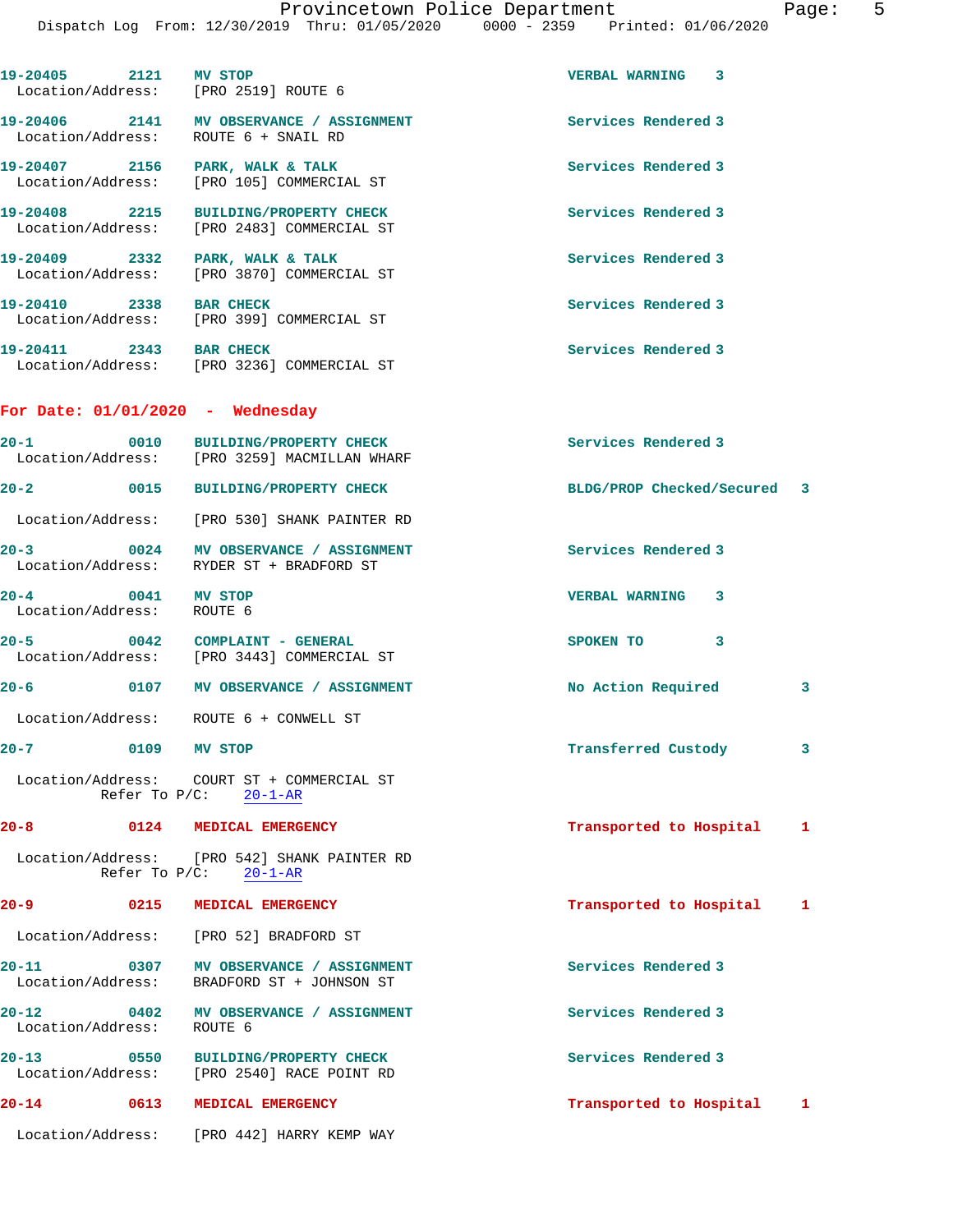**20-15 0652 GENERAL INFO Services Rendered 3**  Location/Address: [PRO 1269] ALDEN ST **20-16 0836 BUILDING/PROPERTY CHECK Services Rendered 3**  Location/Address: [PRO 3259] MACMILLAN WHARF **20-17 0837 MV OBSERVANCE / ASSIGNMENT Services Rendered 3**  Location/Address: [PRO 525] COMMERCIAL ST 20-18 0847 BUILDING/PROPERTY CHECK Services Rendered 3<br>
Location/Address: [PRO 2206] PILGRIMS LANDING [PRO 2206] PILGRIMS LANDING **20-20 0854 BUILDING/PROPERTY CHECK Services Rendered 3**  Location/Address: [PRO 3440] ROUTE 6 20-21 **1200 0857 MV OBSERVANCE / ASSIGNMENT** Services Rendered 3 Location/Address: ROUTE 6 **20-23 0917 LOST PROPERTY Services Rendered 3**  Location/Address: [PRO 542] SHANK PAINTER RD **20-22 0926 BUILDING/PROPERTY CHECK Services Rendered 3**  [PRO 2512] JEROME SMITH RD **20-24 0937 PARK, WALK & TALK Services Rendered 3**  Location/Address: [PRO 3287] ROUTE 6 **20-26 0938 GENERAL INFO Services Rendered 3**  Location/Address: [PRO 2500] COMMERCIAL ST **20-25 0941 MV OBSERVANCE / ASSIGNMENT Services Rendered 3**  Location/Address: ROUTE 6 + MAYFLOWER AVE **20-27 0947 MEDICAL EMERGENCY Transported to Hospital 1** Location/Address: [PRO 440] HARRY KEMP WAY 20-28 **1005 MV OBSERVANCE / ASSIGNMENT** Services Rendered 3 Location/Address: SHANK PAINTER RD + BRADFORD ST **20-31 1034 BUILDING/PROPERTY CHECK Services Rendered 3**  Location/Address: AUNT SUKEYS WAY **20-32 1039 BUILDING/PROPERTY CHECK Services Rendered 3**  Location/Address: **20-33 1050 MV OBSERVANCE / ASSIGNMENT Services Rendered 3**  Location/Address: [PRO 3440] ROUTE 6 **20-34 1051 PARADE Services Rendered 2**  Location/Address: [PRO 2500] COMMERCIAL ST **20-35 1249 MEDICAL EMERGENCY Transported to Hospital 1** Location/Address: [PRO 440] HARRY KEMP WAY **20-36 1341 SERVICE CALL - POLICE Could Not Locate 3**  Location/Address: [PRO 2483] COMMERCIAL ST **20-37 1400 MV OBSERVANCE / ASSIGNMENT Services Rendered 3**  Location/Address: CONWELL ST + ROUTE 6 **20-38 1536 PARK, WALK & TALK Services Rendered 3**  Location/Address: [PRO 2500] COMMERCIAL ST 20-39 1641 BUILDING/PROPERTY CHECK Services Rendered 3<br>
Location/Address: [PRO 2490] PROVINCELANDS RD [PRO 2490] PROVINCELANDS RD

**20-40 1731 MV OBSERVANCE / ASSIGNMENT Services Rendered 3**  Location/Address: [PRO 58] BRADFORD ST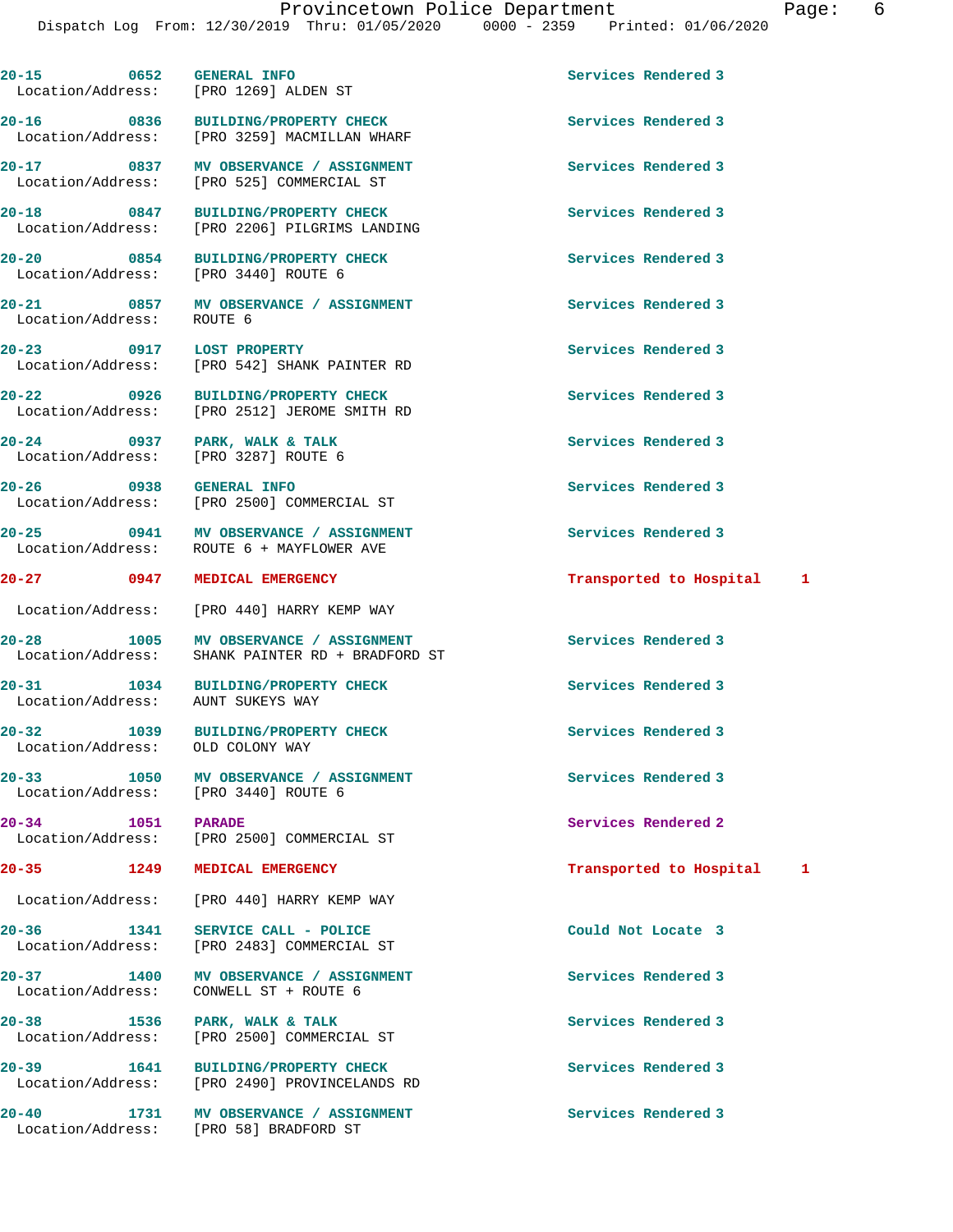**20-43 1806 MV STOP VERBAL WARNING 3** 

 Location/Address: [PRO 542] SHANK PAINTER RD **20-42 1811 MV OBSERVANCE / ASSIGNMENT Services Rendered 3**  Location/Address: [PRO 542] SHANK PAINTER RD **20-44 1820 MV STOP VERBAL WARNING 3**  Location/Address: BRADFORD ST + DYER ST **20-45 1904 SERVICE CALL - POLICE Services Rendered 3**  Location/Address: OFF CONWELL ST **20-46 2139 BUILDING/PROPERTY CHECK BLDG/PROP Checked/Secured 3** Location/Address: [PRO 530] SHANK PAINTER RD **20-47 2158 BUILDING/PROPERTY CHECK Services Rendered 3**  Location/Address: [PRO 2977] COMMERCIAL ST **20-49 2348 BAR CHECK Services Rendered 3**  Location/Address: [PRO 2737] COMMERCIAL ST **20-50 2358 MV STOP VERBAL WARNING 3**  Location/Address: [PRO 272] COMMERCIAL ST **For Date: 01/02/2020 - Thursday 20-51 0050 BUILDING/PROPERTY CHECK BLDG/PROP Checked/Secured 3** Location/Address: [PRO 440] HARRY KEMP WAY **20-52 0055 MV OBSERVANCE / ASSIGNMENT Services Rendered 3**  Location/Address: BRADFORD ST + RYDER ST **20-53 0058 MV OBSERVANCE / ASSIGNMENT Services Rendered 3**  Location/Address: CONWELL ST + ROUTE 6 **20-54 0131 BUILDING/PROPERTY CHECK Services Rendered 3**  Location/Address: [PRO 526] RYDER ST EXT **20-55 0211 BUILDING/PROPERTY CHECK BLDG/PROP Checked/Secured 3** Location/Address: [PRO 2977] COMMERCIAL ST **20-56 0214 MV OBSERVANCE / ASSIGNMENT Services Rendered 3**  Location/Address: SHANK PAINTER RD + JEROME SMITH RD **20-57 0251 MV OBSERVANCE / ASSIGNMENT Services Rendered 3**  Location/Address: [PRO 595] BRADFORD ST **20-58 0329 BUILDING/PROPERTY CHECK BLDG/PROP Checked/Secured 3** Location/Address: [PRO 1989] COMMERCIAL ST **20-59 0334 BUILDING/PROPERTY CHECK Services Rendered 3**  Location/Address: [PRO 2898] JEROME SMITH RD **20-60 0450 BUILDING/PROPERTY CHECK BLDG/PROP Checked/Secured 3** Location/Address: [PRO 488] MAYFLOWER ST **20-61 0518 MV OBSERVANCE / ASSIGNMENT Services Rendered 3**  Location/Address: ROUTE 6 + HOWLAND ST 20-62 **0600** PARK, WALK & TALK **Services Rendered 3**  Location/Address: [PRO 539] SHANK PAINTER RD **20-64 0619 BUILDING/PROPERTY CHECK BLDG/PROP Checked/Secured 3**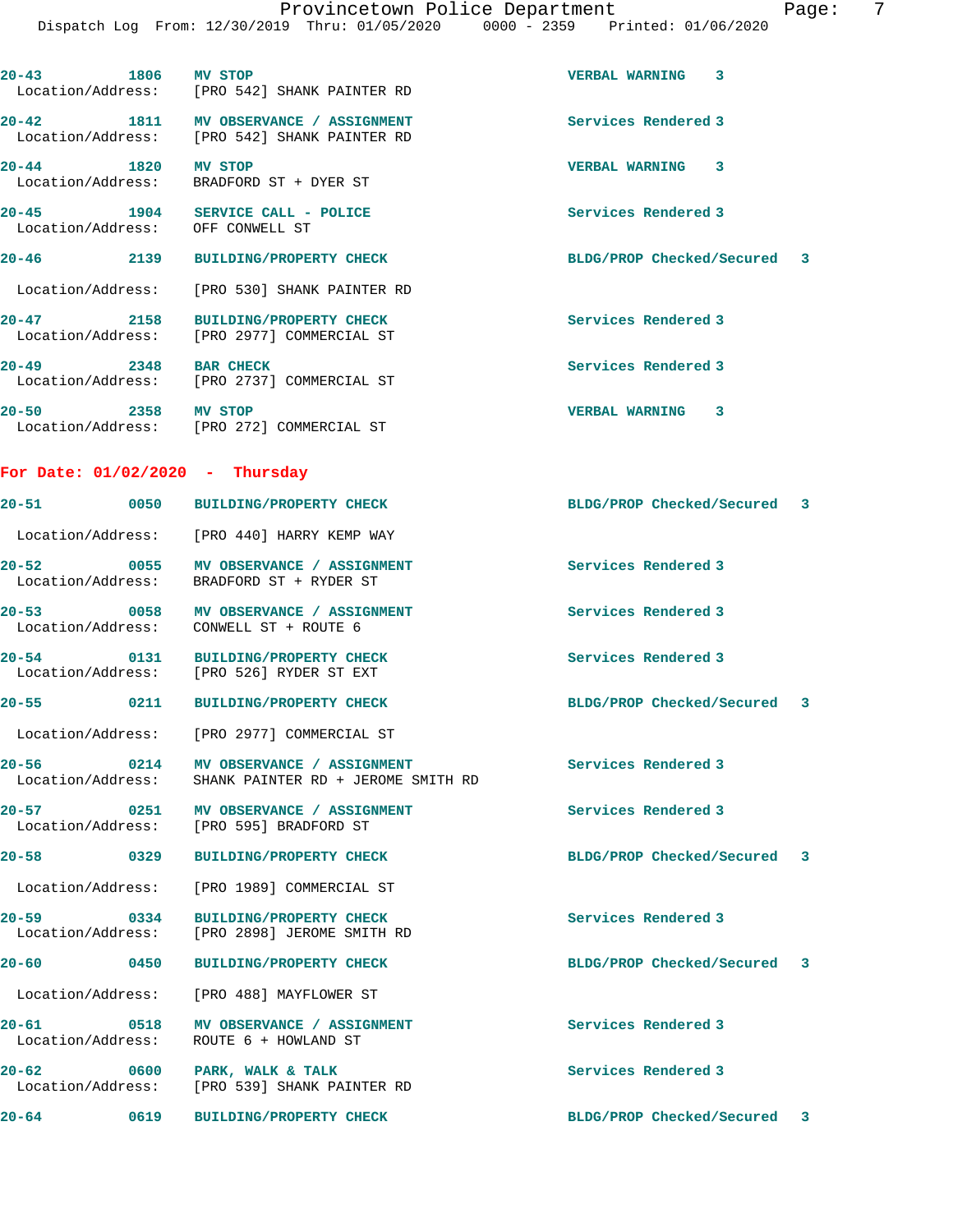|                                             | Provincetown Police Department<br>Dispatch Log From: 12/30/2019 Thru: 01/05/2020 0000 - 2359 Printed: 01/06/2020 |                             | Page: | 8 |
|---------------------------------------------|------------------------------------------------------------------------------------------------------------------|-----------------------------|-------|---|
| Location/Address: [PRO 3921] ROUTE 6        |                                                                                                                  |                             |       |   |
| 20-65                                       | 0759 PARKING COMPLAINT<br>Location/Address: [PRO 4025] BRADFORD ST                                               | Services Rendered 3         |       |   |
|                                             | 20-66 0828 BUILDING/PROPERTY CHECK<br>Location/Address: [PRO 3259] MACMILLAN WHARF                               | Services Rendered 3         |       |   |
| 20-67 0829 911 - GENERAL                    |                                                                                                                  | Referred to Other Agency 1  |       |   |
|                                             | Location/Address: [PRO 3165] RACE POINT RD                                                                       |                             |       |   |
|                                             | 20-68 0851 MV OBSERVANCE / ASSIGNMENT<br>Location/Address: [PRO 4136] BRADFORD ST                                | Services Rendered 3         |       |   |
| 20-70                                       | 0946 PARKING COMPLAINT<br>Location/Address: [PRO 1895] BRADFORD ST                                               | Vehicle Towed 3             |       |   |
| 20-71                                       | 20-71 1003 LOST PROPERTY<br>Location/Address: [PRO 105] COMMERCIAL ST                                            | Services Rendered 3         |       |   |
| 20-73 1058 911 - GENERAL                    | Location/Address: [PRO 542] SHANK PAINTER RD                                                                     | SPOKEN TO 1                 |       |   |
| 20-74 1112 GENERAL INFO                     | Location/Address: [PRO 542] SHANK PAINTER RD                                                                     | Services Rendered 3         |       |   |
| 20-75 1203 ANIMAL CALL                      | Location/Address: [PRO 3296] SHANK PAINTER RD                                                                    | Services Rendered 2         |       |   |
| $20 - 76$                                   | 1206 MEDICAL EMERGENCY<br>Location/Address: [PRO 726] BRADFORD ST                                                | PATIENT REFUSAL 1           |       |   |
|                                             | 20-79 1248 BUILDING/PROPERTY CHECK                                                                               | BLDG/PROP Checked/Secured 3 |       |   |
|                                             | Location/Address: [PRO 3317] CEMETERY RD                                                                         |                             |       |   |
|                                             | 20-80 1249 BUILDING/PROPERTY CHECK                                                                               | BLDG/PROP Checked/Secured 3 |       |   |
|                                             | Location/Address: [PRO 3318] CEMETERY RD                                                                         |                             |       |   |
| $20 - 81$<br>1311<br>Location/Address:      | <b>SERVE SUMMONS</b><br>[PRO 2616] COMMERCIAL ST                                                                 | Services Rendered 3         |       |   |
| $20 - 82$                                   | 1312 ANIMAL CALL<br>Location/Address: [PRO 1552] COMMERCIAL ST                                                   | Services Rendered 2         |       |   |
| Location/Address:                           | 20-83 1341 MV OBSERVANCE / ASSIGNMENT<br>ROUTE 6 + SNAIL RD                                                      | Services Rendered 3         |       |   |
| 20-84                                       | 1401 ASSIST CITIZEN<br>Location/Address: [PRO 2645] SHANK PAINTER RD                                             | Services Rendered 3         |       |   |
| 20-85 1411 HAZARDS                          |                                                                                                                  | Referred to Other Agency    | 2     |   |
| Location/Address: ROUTE 6                   |                                                                                                                  |                             |       |   |
| 20-86 1432 ANIMAL CALL<br>Location/Address: | [PRO 1256] STANDISH ST                                                                                           | <b>VERBAL WARNING 2</b>     |       |   |
| 20-87 1535 PARK, WALK & TALK                | Location/Address: [PRO 105] COMMERCIAL ST                                                                        | Services Rendered 3         |       |   |
| 20-88 1547<br>Location/Address:             | <b>FOLLOW UP</b><br>[PRO 3296] SHANK PAINTER RD                                                                  | Services Rendered 2         |       |   |
| 20-89                                       | 1627 BUILDING/PROPERTY CHECK<br>Location/Address: [PRO 526] RYDER ST EXT                                         | Services Rendered 3         |       |   |
| 20-96 1730 SERVE SUMMONS                    | Location/Address: [PRO 2616] COMMERCIAL ST                                                                       | Could Not Locate 3          |       |   |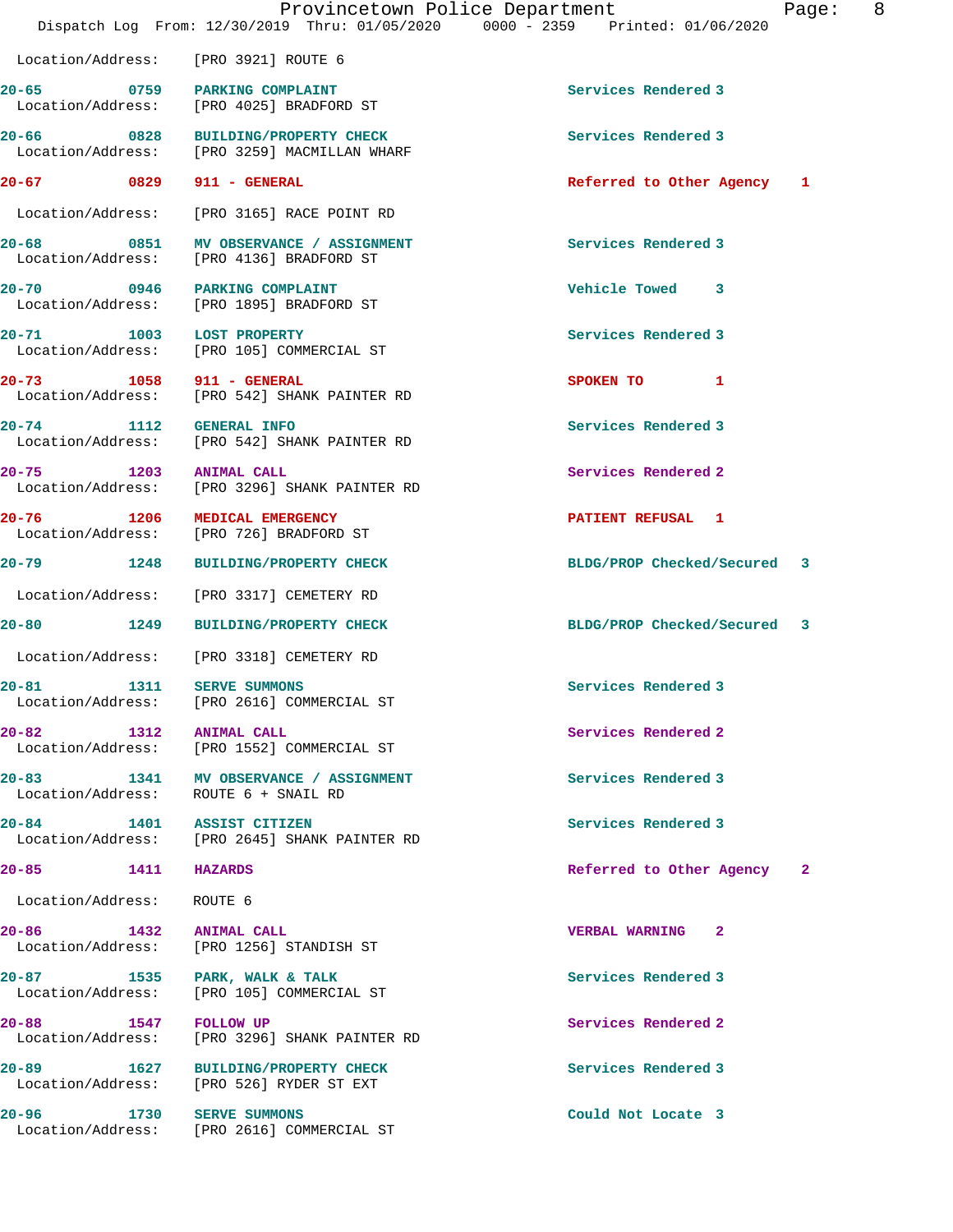| Location/Address: BRADFORD ST   | 20-90 1830 MV OBSERVANCE / ASSIGNMENT                                                          | Services Rendered 3         |  |
|---------------------------------|------------------------------------------------------------------------------------------------|-----------------------------|--|
|                                 | 20-91 1923 BUILDING/PROPERTY CHECK                                                             | BLDG/PROP Checked/Secured 3 |  |
|                                 | Location/Address: [PRO 539] SHANK PAINTER RD                                                   |                             |  |
| 20-92 2006                      | BUILDING/PROPERTY CHECK<br>Location/Address: [PRO 2977] COMMERCIAL ST                          | Services Rendered 3         |  |
|                                 | 20-93 2024 MV OBSERVANCE / ASSIGNMENT                                                          | Citation / Warning Issued 3 |  |
|                                 | Location/Address: [PRO 3440] ROUTE 6                                                           |                             |  |
| 20-94 2045 MV STOP              |                                                                                                | Citation / Warning Issued 3 |  |
|                                 | Location/Address: [PRO 2479] ROUTE 6                                                           |                             |  |
|                                 | 20-95 2117 MV OBSERVANCE / ASSIGNMENT<br>Location/Address: [PRO 4136] BRADFORD ST              | Services Rendered 3         |  |
|                                 | 20-97 2244 MV BREAKING & ENTERING<br>Location/Address: [PRO 1174] WINTHROP ST                  | Services Rendered 2         |  |
|                                 | 20-98 2351 MV OBSERVANCE / ASSIGNMENT<br>Location/Address: [PRO 2494] BRADFORD ST              | Services Rendered 3         |  |
| For Date: $01/03/2020$ - Friday |                                                                                                |                             |  |
| 20-99 0036 MV STOP              | Location/Address: [PRO 2479] ROUTE 6                                                           | <b>VERBAL WARNING 3</b>     |  |
|                                 | 20-100 0047 BUILDING/PROPERTY CHECK                                                            | BLDG/PROP Checked/Secured 3 |  |
|                                 | Location/Address: [PRO 1780] JOHNSON ST                                                        |                             |  |
|                                 | 20-102 0107 MV OBSERVANCE / ASSIGNMENT<br>Location/Address: BRADFORD ST + HOWLAND ST           | Services Rendered 3         |  |
|                                 | 20-101 0110 MV OBSERVANCE / ASSIGNMENT<br>Location/Address: [PRO 3912] SHANK PAINTER RD        | Services Rendered 3         |  |
|                                 | 20-103 0200 BUILDING/PROPERTY CHECK<br>Location/Address: [PRO 2483] COMMERCIAL ST              | Services Rendered 3         |  |
|                                 | 20-104 0212 MV OBSERVANCE / ASSIGNMENT<br>Location/Address: SHANK PAINTER RD + JEROME SMITH RD | Services Rendered 3         |  |
| 20-105 0226                     | <b>BUILDING/PROPERTY CHECK</b><br>Location/Address: [PRO 3259] MACMILLAN WHARF                 | Services Rendered 3         |  |
| $20 - 106$                      | 0311 BUILDING/PROPERTY CHECK                                                                   | BLDG/PROP Checked/Secured 3 |  |
|                                 | Location/Address: [PRO 512] PRINCE ST                                                          |                             |  |
| 20-107 0516                     | BUILDING/PROPERTY CHECK<br>Location/Address: [PRO 433] RYDER ST EXT                            | Services Rendered 3         |  |
| $20 - 108$<br>$\overline{0540}$ | <b>BUILDING/PROPERTY CHECK</b>                                                                 | BLDG/PROP Checked/Secured 3 |  |
|                                 | Location/Address: [PRO 2977] COMMERCIAL ST                                                     |                             |  |
| 20-109                          | 0559 MV OBSERVANCE / ASSIGNMENT<br>Location/Address: ROUTE 6 + SHANK PAINTER RD                | Services Rendered 3         |  |
| $20 - 110$                      | 0701 MEDICAL EMERGENCY                                                                         | Transported to Hospital 1   |  |
|                                 | Location/Address: [PRO 542] SHANK PAINTER RD                                                   |                             |  |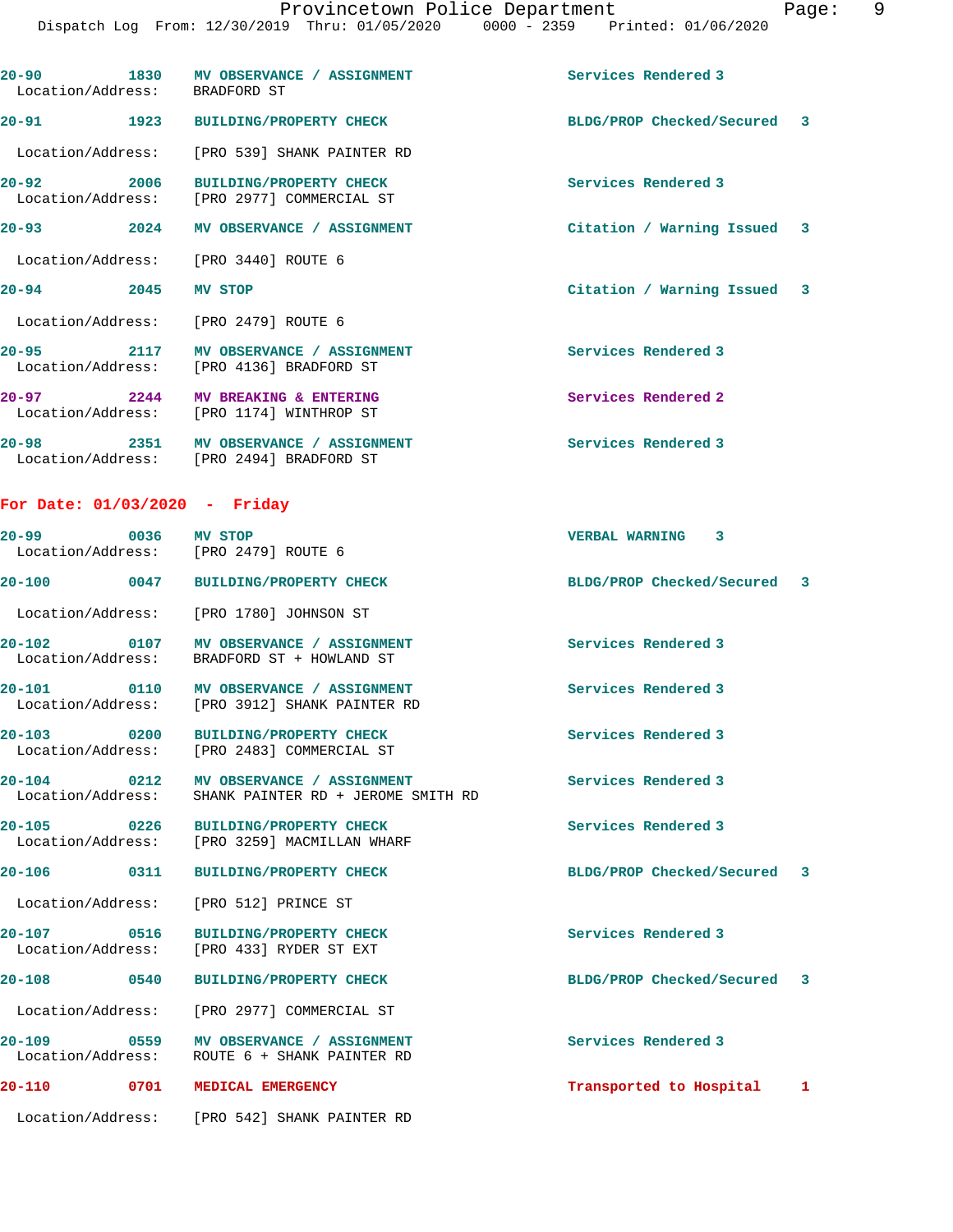|                                               |      | Dispatch Log From: 12/30/2019 Thru: 01/05/2020 0000 - 2359 Printed: 01/06/2020         |                             |              |
|-----------------------------------------------|------|----------------------------------------------------------------------------------------|-----------------------------|--------------|
| 20-113 0735 MV STOP                           |      |                                                                                        | Citation / Warning Issued 3 |              |
|                                               |      | Location/Address: [PRO 2513] ROUTE 6                                                   |                             |              |
|                                               |      | 20-112 0738 PARK, WALK & TALK<br>Location/Address: [PRO 539] SHANK PAINTER RD          | Services Rendered 3         |              |
| 20-114 0743 FOLLOW UP                         |      | Location/Address: [PRO 3296] SHANK PAINTER RD                                          | FOLLOW UP <sub>2</sub>      |              |
|                                               |      | 20-115 0800 BUILDING/PROPERTY CHECK<br>Location/Address: [PRO 2206] PILGRIMS LANDING   | Services Rendered 3         |              |
|                                               |      | 20-117 0803 LANDLORD / TENANT<br>Location/Address: [PRO 542] SHANK PAINTER RD          | Services Rendered 2         |              |
|                                               |      | 20-116 0805 BUILDING/PROPERTY CHECK<br>Location/Address: [PRO 3259] MACMILLAN WHARF    | Services Rendered 3         |              |
|                                               |      | 20-118 0813 PARK, WALK & TALK<br>Location/Address: [PRO 3121] COMMERCIAL ST            | Services Rendered 3         |              |
|                                               |      | 20-119 0823 MV OBSERVANCE / ASSIGNMENT<br>Location/Address: [PRO 539] SHANK PAINTER RD | Services Rendered 3         |              |
|                                               |      | 20-120 0832 BUILDING/PROPERTY CHECK                                                    | BLDG/PROP Checked/Secured 3 |              |
|                                               |      | Location/Address: [PRO 3287] ROUTE 6                                                   |                             |              |
|                                               |      | 20-121 0835 PARK, WALK & TALK<br>Location/Address: [PRO 606] CONWELL ST                | Services Rendered 3         |              |
|                                               |      | 20-122 0900 COMPLAINT - GENERAL<br>Location/Address: [PRO 539] SHANK PAINTER RD        | Services Rendered 3         |              |
| 20-123 0906 MV STOP                           |      | Location/Address: ANTHONY ST + COMMERCIAL ST                                           | <b>VERBAL WARNING 3</b>     |              |
|                                               |      | 20-124 0927 DOG BITE/PAST OCCURRED<br>Location/Address: [PRO 1616] BANGS ST            | Services Rendered 2         |              |
|                                               |      | 20-125 0949 PARK, WALK & TALK<br>Location/Address: [PRO 516] RACE POINT RD             | Services Rendered 3         |              |
| 20-126                                        | 1016 | <b>BUILDING/PROPERTY CHECK</b><br>Location/Address: [PRO 2540] RACE POINT RD           | Services Rendered 3         |              |
| 20-127 1016 MV COMPLAINT                      |      | Location/Address: MONTELLO ST + BRADFORD ST                                            | Services Rendered 2         |              |
|                                               |      | 20-128 1037 MEDICAL EMERGENCY                                                          | Transported to Hospital     | 1            |
|                                               |      | Location/Address: [PRO 440] HARRY KEMP WAY                                             |                             |              |
| 20-129                                        | 1118 | <b>ANIMAL CALL</b>                                                                     | Transferred Custody         | $\mathbf{2}$ |
| Location/Address:                             |      | [PRO 970] KINGS WAY                                                                    |                             |              |
| 20-130 1129 MV COMPLAINT<br>Location/Address: |      | MONTELLO ST + BRADFORD ST                                                              | Services Rendered 2         |              |
|                                               |      | 20-131 1144 LARCENY / FORGERY / FRAUD<br>Location/Address: [PRO 3004] BRADFORD ST      | Services Rendered 2         |              |
| 20-132                                        |      | $1205$ LOST VISA CARD<br>Location/Address: [PRO 542] SHANK PAINTER RD                  | Services Rendered 3         |              |
| 20-133 1220                                   |      | <b>MV HIT &amp; RUN</b><br>Location/Address: [PRO 208] COMMERCIAL ST                   | Services Rendered 2         |              |
| 20-135                                        | 1225 | <b>MV COMPLAINT</b>                                                                    | Services Rendered 2         |              |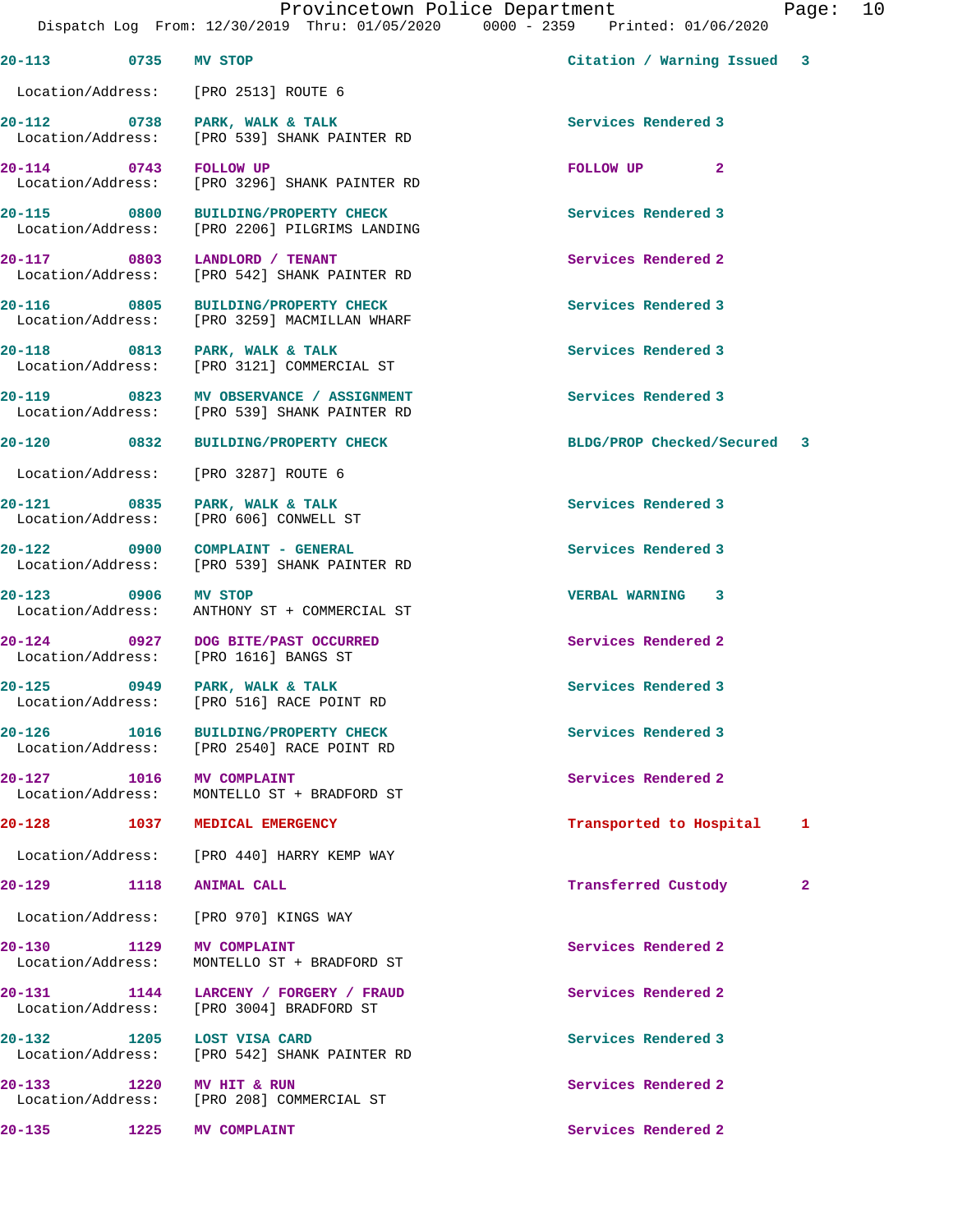|                                   | Provincetown Police Department<br>Dispatch Log From: 12/30/2019 Thru: 01/05/2020 0000 - 2359 Printed: 01/06/2020 |                             | Page: 11 |  |
|-----------------------------------|------------------------------------------------------------------------------------------------------------------|-----------------------------|----------|--|
|                                   | Location/Address: [PRO 414] CONWELL ST                                                                           |                             |          |  |
|                                   | 20-137 1327 COMPLAINT - GENERAL<br>Location/Address: WINTHROP ST + COMMERCIAL ST                                 | Services Rendered 3         |          |  |
|                                   | 20-138 1335 SERVICE CALL - POLICE<br>Location/Address: [PRO 970] KINGS WAY                                       | Services Rendered 3         |          |  |
| 20-139   1409   ANIMAL CALL       |                                                                                                                  | Transferred Custody         | 2        |  |
|                                   | Location/Address: [PRO 371] COMMERCIAL ST                                                                        |                             |          |  |
|                                   | 20-140 1434 DISTURBANCE - FIGHT / ARGUMENT<br>Location/Address: [PRO 414] CONWELL ST                             | Services Rendered 1         |          |  |
| 20-141 1539 ASSIST CITIZEN        | Location/Address: [PRO 3123] OFF CEMETERY RD                                                                     | Services Rendered 3         |          |  |
|                                   | 20-142 1547 PARK, WALK & TALK<br>Location/Address: [PRO 2474] BRADFORD ST                                        | Services Rendered 3         |          |  |
|                                   | 20-143 1611 BUILDING/PROPERTY CHECK<br>Location/Address: [PRO 526] RYDER ST EXT                                  | Services Rendered 3         |          |  |
|                                   | 20-144 1637 BUILDING/PROPERTY CHECK<br>Location/Address: [PRO 2483] COMMERCIAL ST                                | Services Rendered 3         |          |  |
| 20-145 1645 SHOPLIFTING           | Location/Address: [PRO 3296] SHANK PAINTER RD                                                                    | SPOKEN TO 3                 |          |  |
| 20-146 1716 MV STOP               | Location/Address: [PRO 2026] BRADFORD ST                                                                         | <b>VERBAL WARNING 3</b>     |          |  |
|                                   | 20-147 1827 PARK, WALK & TALK<br>Location/Address: [PRO 182] COMMERCIAL ST                                       | Services Rendered 3         |          |  |
|                                   | 20-148 1935 LOST PROPERTY<br>Location: [PRO 3431] LOPES SQUARE                                                   | Could Not Locate 3          |          |  |
|                                   | 20-149 1959 MEDICAL EMERGENCY                                                                                    | Transported to Hospital     | 1        |  |
|                                   | Location/Address: [PRO 3222] ALDEN ST                                                                            |                             |          |  |
| $20 - 151$                        | 2137 PARK, WALK & TALK<br>Location/Address: [PRO 105] COMMERCIAL ST                                              | Services Rendered 3         |          |  |
|                                   | 20-152 2145 BUILDING/PROPERTY CHECK                                                                              | BLDG/PROP Checked/Secured   | 3        |  |
|                                   | Location/Address: [PRO 182] COMMERCIAL ST                                                                        |                             |          |  |
| 20-154 2215                       | ASSIST DEPARTMENT / MUTUAL AID                                                                                   | Referred to Other Agency    | -3       |  |
| Location:                         | [OT] 6A JUST OFF THE EASTHAM ROTARY                                                                              |                             |          |  |
| 20-155 2342<br>Location/Address:  | <b>BUILDING/PROPERTY CHECK</b><br>[PRO 2483] COMMERCIAL ST                                                       | Services Rendered 3         |          |  |
|                                   | 20-156 2344 BUILDING/PROPERTY CHECK                                                                              | BLDG/PROP Checked/Secured 3 |          |  |
|                                   | Location/Address: [PRO 488] MAYFLOWER ST                                                                         |                             |          |  |
| 20-158 2353                       | <b>NOISE COMPLAINT</b><br>Location/Address: [PRO 3670] SHANK PAINTER RD                                          | SPOKEN TO 3                 |          |  |
|                                   | 20-157 2354 MV OBSERVANCE / ASSIGNMENT<br>Location/Address: RYDER ST + BRADFORD ST                               | Services Rendered 3         |          |  |
| For Date: $01/04/2020$ - Saturday |                                                                                                                  |                             |          |  |

**20-159 0009 MV OBSERVANCE / ASSIGNMENT Services Rendered 3**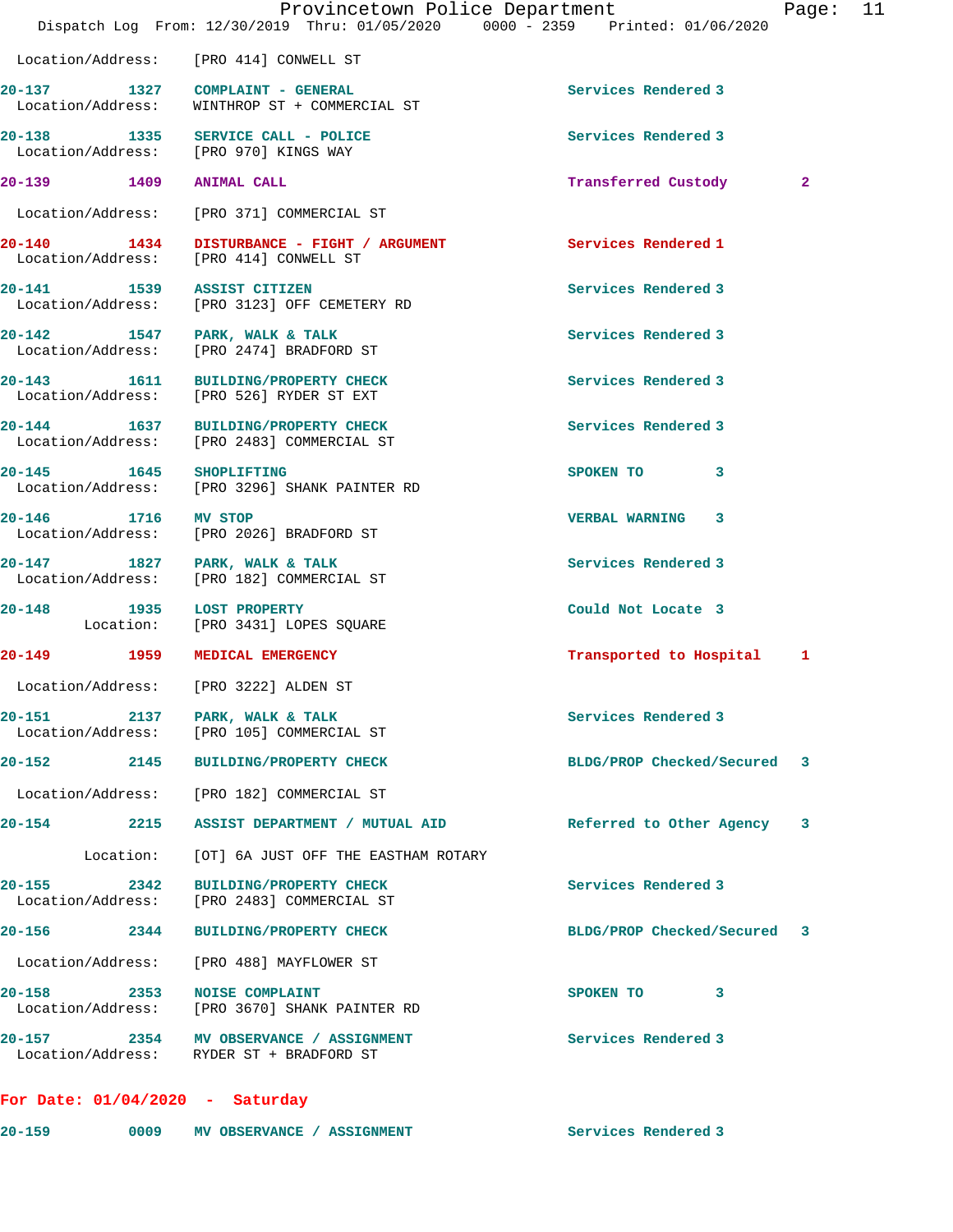|                                                      |                                                                                  | Provincetown Police Department<br>Dispatch Log From: 12/30/2019 Thru: 01/05/2020 0000 - 2359 Printed: 01/06/2020 | Page: | 12 |
|------------------------------------------------------|----------------------------------------------------------------------------------|------------------------------------------------------------------------------------------------------------------|-------|----|
|                                                      | Location/Address: [PRO 530] SHANK PAINTER RD                                     |                                                                                                                  |       |    |
| 20-160<br>0025<br>Location/Address:                  | PARK, WALK & TALK<br>[PRO 3870] COMMERCIAL ST                                    | Services Rendered 3                                                                                              |       |    |
| 20-161                                               | 0029 BAR CHECK<br>Location/Address: [PRO 3443] COMMERCIAL ST                     | Services Rendered 3                                                                                              |       |    |
| 0104<br>$20 - 162$<br>Location/Address:              | MV OBSERVANCE / ASSIGNMENT<br>BRADFORD ST + RYDER ST                             | Services Rendered 3                                                                                              |       |    |
| 20-163 0104                                          | <b>BUILDING/PROPERTY CHECK</b>                                                   | BLDG/PROP Checked/Secured                                                                                        | 3     |    |
| Location/Address:                                    | [PRO 2490] PROVINCELANDS RD                                                      |                                                                                                                  |       |    |
| 20-164 0107<br>Location/Address:                     | <b>BUILDING/PROPERTY CHECK</b><br>[PRO 2490] PROVINCELANDS RD                    | Services Rendered 3                                                                                              |       |    |
| $20 - 165$<br>0118                                   | MV OBSERVANCE / ASSIGNMENT                                                       | No Action Required                                                                                               | 3     |    |
| Location/Address:                                    | HOWLAND ST + BRADFORD ST                                                         |                                                                                                                  |       |    |
| Location/Address:                                    | 20-166 0147 BUILDING/PROPERTY CHECK<br>[PRO 521] ROUTE 6                         | Services Rendered 3                                                                                              |       |    |
| 20-167 0149                                          | <b>BUILDING/PROPERTY CHECK</b>                                                   | BLDG/PROP Checked/Secured                                                                                        | 3     |    |
| Location/Address:                                    | [PRO 3259] MACMILLAN WHARF                                                       |                                                                                                                  |       |    |
| $20 - 168$<br>$\overline{0212}$<br>Location/Address: | <b>BUILDING/PROPERTY CHECK</b><br>[PRO 75] CAPTAIN BERTIES WAY                   | Services Rendered 3                                                                                              |       |    |
| 20-170<br>$\overline{\text{0342}}$                   | <b>BUILDING/PROPERTY CHECK</b>                                                   | BLDG/PROP Checked/Secured                                                                                        | 3     |    |
| Location/Address:                                    | [PRO 182] COMMERCIAL ST                                                          |                                                                                                                  |       |    |
| 20-171 0405                                          | <b>BUILDING/PROPERTY CHECK</b>                                                   | BLDG/PROP Checked/Secured                                                                                        | 3     |    |
|                                                      | Location/Address: [PRO 99] COMMERCIAL ST                                         |                                                                                                                  |       |    |
| 20-172<br>0427 MV STOP                               | Location/Address: [PRO 539] SHANK PAINTER RD                                     | <b>VERBAL WARNING</b><br>3                                                                                       |       |    |
|                                                      | 20-173 0512 MV OBSERVANCE / ASSIGNMENT<br>Location/Address: ROUTE 6 + HOWLAND ST | Services Rendered 3                                                                                              |       |    |
|                                                      | 20-175 0546 BUILDING/PROPERTY CHECK                                              | BLDG/PROP Checked/Secured                                                                                        | 3     |    |
| Location/Address:                                    | [PRO 440] HARRY KEMP WAY                                                         |                                                                                                                  |       |    |
| 20-174<br>Location/Address:                          | 0551 PARK, WALK & TALK<br>[PRO 516] RACE POINT RD                                | Services Rendered 3                                                                                              |       |    |
|                                                      | 20-176 0846 MV OBSERVANCE / ASSIGNMENT<br>Location/Address: ROUTE 6 + SNAIL RD   | Services Rendered 3                                                                                              |       |    |
| 20-177                                               | 0914 BUILDING/PROPERTY CHECK<br>Location/Address: [PRO 521] ROUTE 6              | Services Rendered 3                                                                                              |       |    |
| 20-179                                               | 0916 PARK, WALK & TALK<br>Location/Address: [PRO 537] SHANK PAINTER RD           | Services Rendered 3                                                                                              |       |    |
| 20-180 0922 MV COLLISION                             | Location/Address: [PRO 3992] BANGS ST<br>Refer To Accident: 20-1-AC              | Services Rendered 1                                                                                              |       |    |
| 20-182                                               | 0954 BUILDING/PROPERTY CHECK                                                     | BLDG/PROP Checked/Secured 3                                                                                      |       |    |
|                                                      | Location/Address: [PRO 3287] ROUTE 6                                             |                                                                                                                  |       |    |

**20-183 0958 PARK, WALK & TALK Services Rendered 3**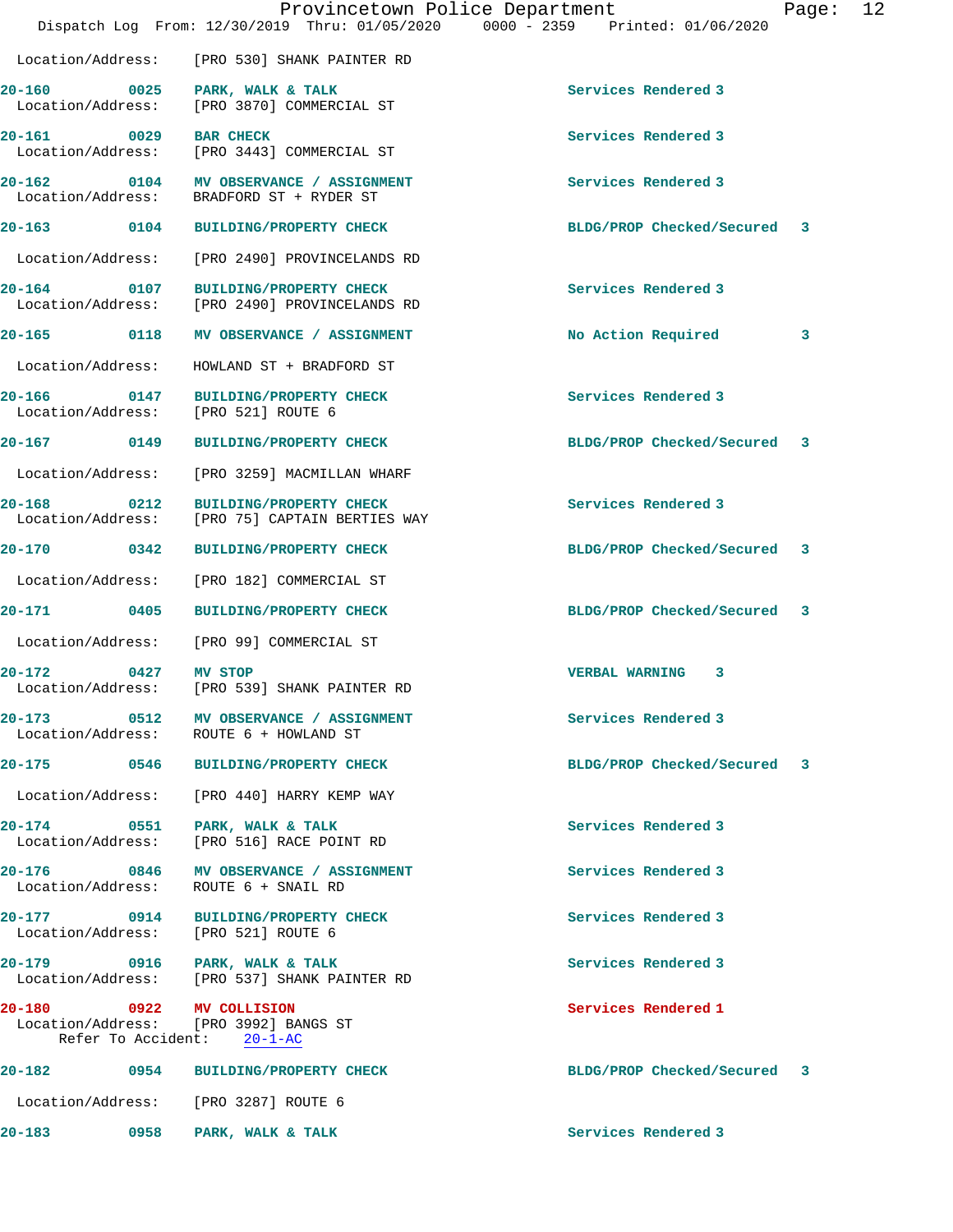|                          |                                                                                    | Provincetown Police Department<br>Page: 13<br>Dispatch Log From: 12/30/2019 Thru: 01/05/2020 0000 - 2359 Printed: 01/06/2020 |  |
|--------------------------|------------------------------------------------------------------------------------|------------------------------------------------------------------------------------------------------------------------------|--|
|                          |                                                                                    |                                                                                                                              |  |
| Location/Address:        | ALDEN ST + JEROME SMITH RD                                                         |                                                                                                                              |  |
|                          | 20-184 1037 PARK, WALK & TALK<br>Location/Address: [PRO 3619] COMMERCIAL ST        | Services Rendered 3                                                                                                          |  |
|                          | 20-185 1048 MV OBSERVANCE / ASSIGNMENT<br>Location/Address: [PRO 4136] BRADFORD ST | Services Rendered 3                                                                                                          |  |
|                          | 20-186 1122 LOST RED IPHONE 7<br>Location/Address: [PRO 542] SHANK PAINTER RD      | Services Rendered 3                                                                                                          |  |
| 20-187 1126 PET PANTRY   | Location/Address: [PRO 3296] SHANK PAINTER RD                                      | Services Rendered 3                                                                                                          |  |
|                          | 20-188 1302 LOST MASTERCARD<br>Location/Address: [PRO 542] SHANK PAINTER RD        | Services Rendered 3                                                                                                          |  |
|                          | 20-189 1333 PARK, WALK & TALK<br>Location/Address: [PRO 4136] BRADFORD ST          | Services Rendered 3                                                                                                          |  |
| 20-190 1344 HAZARDS      | Location/Address: SNAIL RD + ROUTE 6                                               | Could Not Locate 2                                                                                                           |  |
|                          | 20-191 1414 PARK, WALK & TALK<br>Location/Address: [PRO 3277] SANDY HILL LN        | Services Rendered 3                                                                                                          |  |
|                          | 20-192 1425 BUILDING/PROPERTY CHECK<br>Location/Address: [PRO 519] RACE POINT RD   | Services Rendered 3                                                                                                          |  |
| 20-193 1531 MV HIT & RUN | Location/Address: [PRO 3992] BANGS ST<br>Refer To Accident: 20-1-AC                | Services Rendered 2                                                                                                          |  |
|                          | 20-194 1610 PARK, WALK & TALK<br>Location/Address: [PRO 105] COMMERCIAL ST         | Services Rendered 3                                                                                                          |  |
| 20-197 1752 ANIMAL CALL  | Location/Address: [PRO 2273] WINTHROP ST                                           | Services Rendered 2                                                                                                          |  |
|                          | 20-198 2056 BUILDING/PROPERTY CHECK                                                | BLDG/PROP Checked/Secured 3                                                                                                  |  |
| Location/Address:        | [PRO 539] SHANK PAINTER RD                                                         |                                                                                                                              |  |

## **For Date: 01/05/2020 - Sunday**

|                                                |                   | 20-200 0006 BUILDING/PROPERTY CHECK<br>Location/Address: [PRO 2977] COMMERCIAL ST   | Services Rendered 3         |
|------------------------------------------------|-------------------|-------------------------------------------------------------------------------------|-----------------------------|
| $20 - 199$                                     | 0011              | <b>BUILDING/PROPERTY CHECK</b>                                                      | BLDG/PROP Checked/Secured 3 |
|                                                |                   | Location/Address: [PRO 175] COMMERCIAL ST                                           |                             |
| $20 - 201$ 0024                                |                   | MV OBSERVANCE / ASSIGNMENT<br>Location/Address: HIGH POLE HILL + BRADFORD ST        | Services Rendered 3         |
| $20 - 202$<br>$\sim$ 0043<br>Location/Address: |                   | MV OBSERVANCE / ASSIGNMENT<br>SNAIL RD + ROUTE 6                                    | Services Rendered 3         |
| $20 - 204$                                     | $\sim$ 0205       | <b>BUILDING/PROPERTY CHECK</b>                                                      | BLDG/PROP Checked/Secured 3 |
|                                                |                   | Location/Address: [PRO 516] RACE POINT RD                                           |                             |
| $20 - 203$                                     | $\sim$ 0209       | <b>BUILDING/PROPERTY CHECK</b>                                                      | BLDG/PROP Checked/Secured 3 |
|                                                |                   | Location/Address: [PRO 379] COMMERCIAL ST                                           |                             |
|                                                |                   | 20-205 0217 BUILDING/PROPERTY CHECK<br>Location/Address: [PRO 3259] MACMILLAN WHARF | Services Rendered 3         |
| $20 - 206$                                     | $\overline{0242}$ | <b>BUILDING/PROPERTY CHECK</b>                                                      | Services Rendered 3         |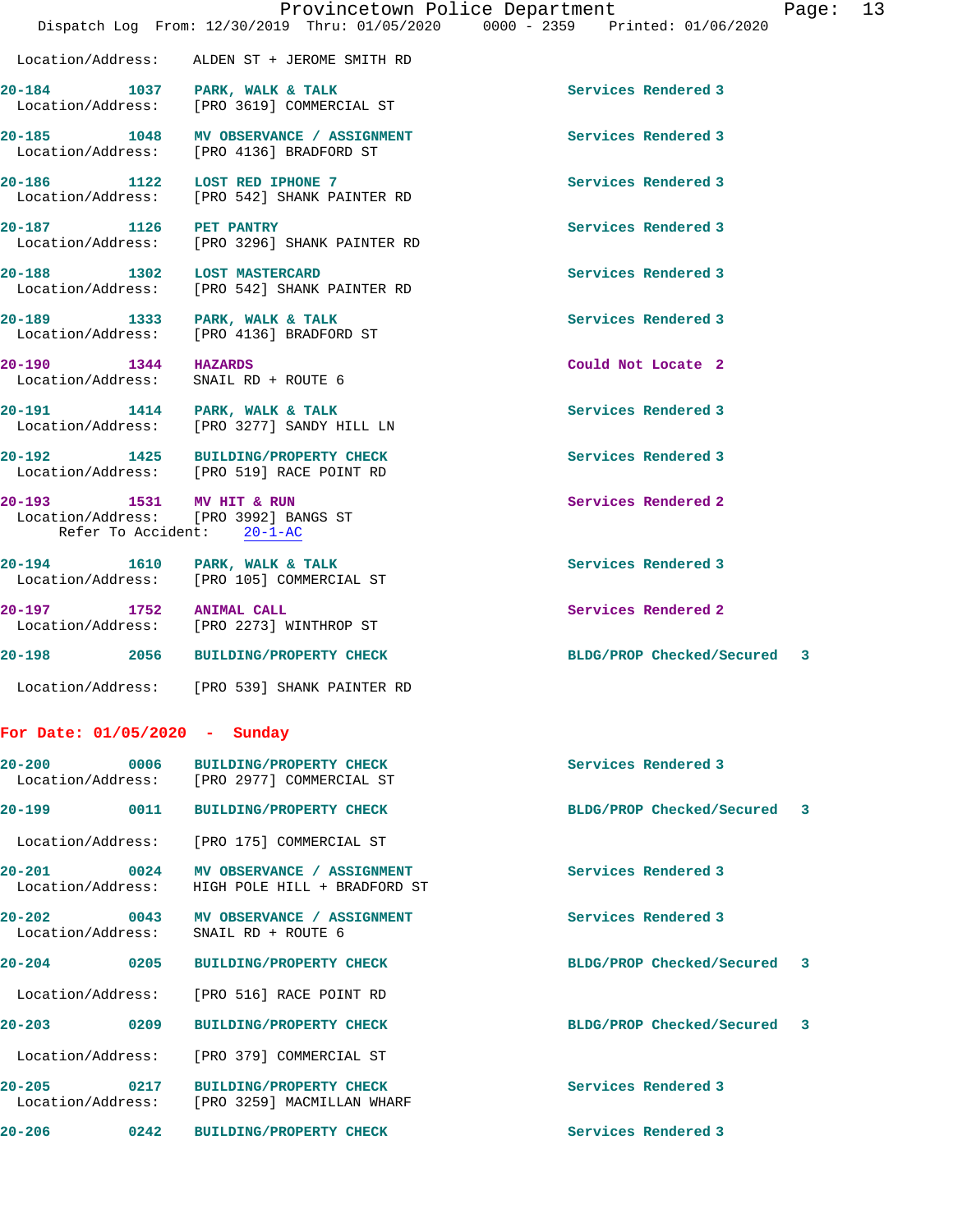|                                 |      | Provincetown Police Department<br>Dispatch Log From: 12/30/2019 Thru: 01/05/2020 0000 - 2359 Printed: 01/06/2020 |                             | Page: | 14 |
|---------------------------------|------|------------------------------------------------------------------------------------------------------------------|-----------------------------|-------|----|
|                                 |      | Location/Address: [PRO 2483] COMMERCIAL ST                                                                       |                             |       |    |
| 20-207<br>Location/Address:     |      | 0249 PARK, WALK & TALK<br>[PRO 539] SHANK PAINTER RD                                                             | Services Rendered 3         |       |    |
| 20-208 0520                     |      | <b>BUILDING/PROPERTY CHECK</b>                                                                                   | BLDG/PROP Checked/Secured   | 3     |    |
| Location/Address:               |      | [PRO 545] SHANK PAINTER RD                                                                                       |                             |       |    |
| $20 - 209$ 0523                 |      | <b>BUILDING/PROPERTY CHECK</b>                                                                                   | BLDG/PROP Checked/Secured 3 |       |    |
| Location/Address:               |      | [PRO 1778] SHANK PAINTER RD                                                                                      |                             |       |    |
| 20-210<br>Location/Address:     | 0547 | <b>BUILDING/PROPERTY CHECK</b><br>[PRO 94] BRADFORD ST                                                           | Services Rendered 3         |       |    |
| Location/Address:               |      | 20-212 0614 BUILDING/PROPERTY CHECK<br>[PRO 2499] RACE POINT RD                                                  | Services Rendered 3         |       |    |
| 20-211                          |      | 0615 BUILDING/PROPERTY CHECK<br>Location/Address: [PRO 3430] COMMERCIAL ST                                       | Services Rendered 3         |       |    |
| Location/Address:               |      | 20-214 0957 MV OBSERVANCE / ASSIGNMENT<br>ROUTE 6 + CONWELL ST                                                   | Services Rendered 3         |       |    |
| 20-216 1107                     |      | <b>MEDICAL EMERGENCY</b>                                                                                         | Transported to Hospital     | 1     |    |
| Location/Address:               |      | [PRO 399] COMMERCIAL ST                                                                                          |                             |       |    |
| 20-219<br>1136                  |      | MEDICAL EMERGENCY                                                                                                | Transported to Hospital     | 1     |    |
| Location/Address:               |      | [PRO 1431] SHIPS WAY RD                                                                                          |                             |       |    |
| 20-222                          | 1309 | <b>HAZARDS</b>                                                                                                   | Referred to Other Agency    | 2     |    |
| Location/Address:               |      | [PRO 2549] WEST VINE ST                                                                                          |                             |       |    |
| $20 - 223$<br>Location/Address: | 1347 | <b>BUILDING/PROPERTY CHECK</b><br>[PRO 3259] MACMILLAN WHARF                                                     | Services Rendered 3         |       |    |
| 20-225<br>Location/Address:     |      | 1349 LARCENY / FORGERY / FRAUD<br>BAYBERRY AVE                                                                   | Services Rendered 2         |       |    |
|                                 |      | 20-226 1547 PARK, WALK & TALK<br>Location/Address: [PRO 105] COMMERCIAL ST                                       | Services Rendered 3         |       |    |
| 20-228 1718                     |      | <b>MV STOP</b>                                                                                                   | VERBAL WARNING 3            |       |    |
|                                 |      | 20-229 1957 BUILDING/PROPERTY CHECK<br>Location/Address: [PRO 539] SHANK PAINTER RD                              | Services Rendered 3         |       |    |
|                                 |      | 20-231 2033 SERVICE CALL - POLICE<br>Location/Address: [PRO 2479] ROUTE 6                                        | SPOKEN TO<br>3              |       |    |
| 20-232 2040 MV STOP             |      | Location/Address: [PRO 850] COMMERCIAL ST                                                                        | VERBAL WARNING 3            |       |    |
| 20-234 2108 MV STOP             |      | Location/Address: [PRO 3259] MACMILLAN WHARF                                                                     | VERBAL WARNING 3            |       |    |
|                                 |      | 20-233 2111 MV OBSERVANCE / ASSIGNMENT<br>Location/Address: BRADFORD ST + RYDER ST                               | Services Rendered 3         |       |    |
|                                 |      | 20-235 2150 MEDICAL EMERGENCY<br>Location/Address: [PRO 3222] ALDEN ST                                           | Services Rendered 1         |       |    |
|                                 |      | 20-236 2334 BUILDING/PROPERTY CHECK                                                                              | BLDG/PROP Checked/Secured 3 |       |    |
|                                 |      | Location/Address: [PRO 3259] MACMILLAN WHARF                                                                     |                             |       |    |